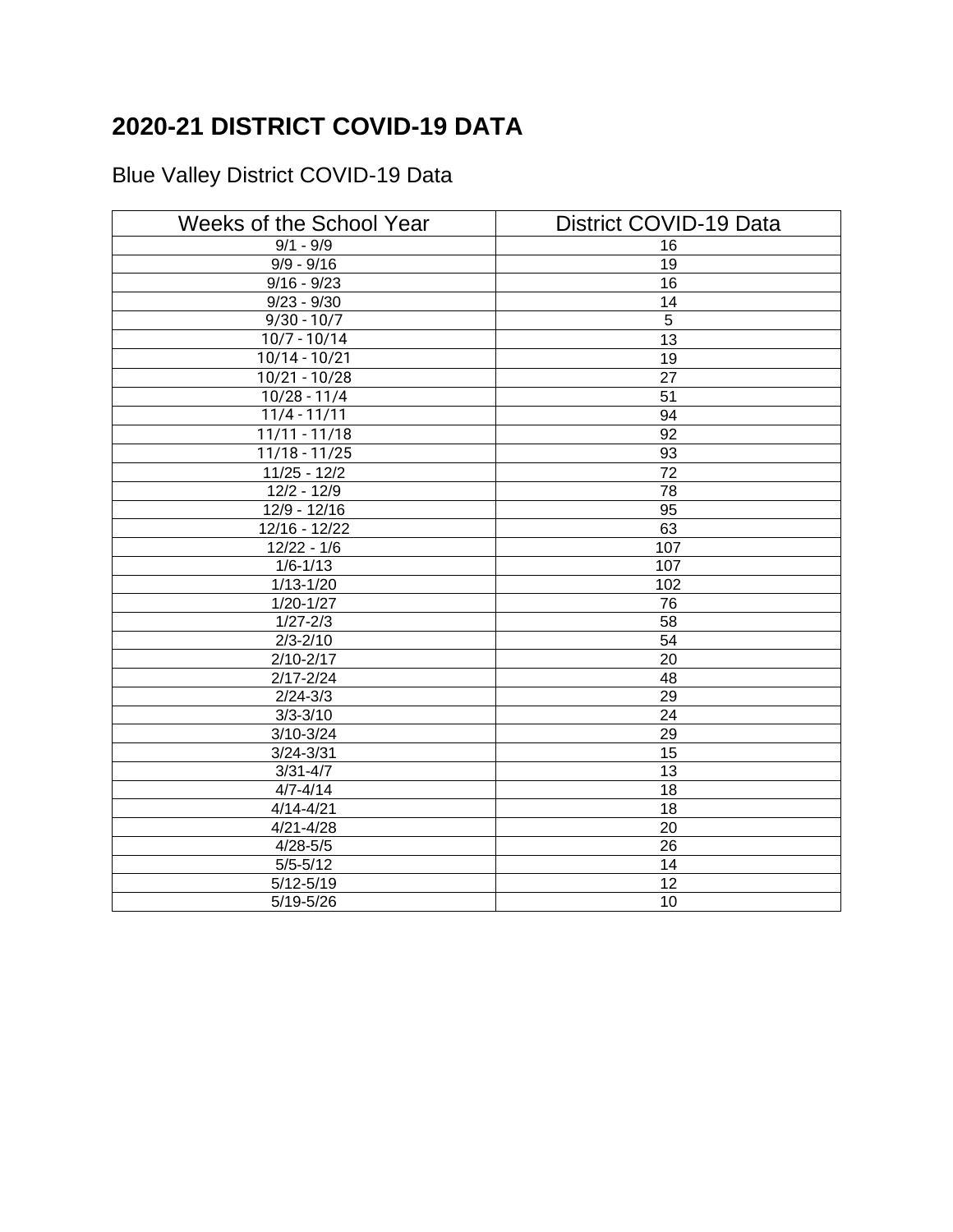| <b>Weeks of School Year</b> | <b>DISTRICT</b> | <b>Staff</b>            | <b>Student</b> |
|-----------------------------|-----------------|-------------------------|----------------|
|                             | <b>TOTAL</b>    |                         |                |
| $9/9 - 9/16$                | 19              | 8                       | 11             |
| $9/16 - 9/23$               | 16              | 6                       | 10             |
| $9/23 - 9/30$               | 14              | 5                       | 9              |
| $9/30 - 10/7$               | $\overline{5}$  | $\pmb{0}$               | $\overline{5}$ |
| $10/7 - 10/14$              | 13              | $\overline{2}$          | 11             |
| $10/14 - 10/21$             | 19              | $\overline{\mathbf{4}}$ | 15             |
| $10/21 - 10/28$             | $\overline{27}$ | 6                       | 21             |
| $10/28 - 11/4$              | 51              | 13                      | 38             |
| $11/4 - 11/11$              | 94              | 23                      | 71             |
| $11/11 - 11/18$             | 92              | 27                      | 65             |
| $11/18 - 11/25$             | 93              | 21                      | 73             |
| $11/25 - 12/2$              | 72              | 19                      | 53             |
| $12/2 - 12/9$               | 78              | 28                      | 50             |
| $12/9 - 12/16$              | 95              | 31                      | 64             |
| $12/16 - 12/22$             | 63              | 17                      | 46             |
| $12/22 - 1/6$               | 107             | 26                      | 81             |
| $1/6 - 1/13$                | 107             | 28                      | 79             |
| $1/13 - 1/20$               | 102             | 16                      | 86             |
| $1/20 - 1/27$               | 76              | 12                      | 64             |
| $1/27 - 2/3$                | 58              | 8                       | 50             |
| $2/3 - 2/10$                | 54              | 12                      | 42             |
| $2/10 - 2/17$               | 20              | $\overline{2}$          | 18             |
| $2/17 - 2/24$               | 48              | $\overline{\mathbf{4}}$ | 44             |
| $2/24 - 3/3$                | 29              | 5                       | 24             |
| $3/3 - 3/10$                | 24              | $\overline{2}$          | 22             |
| 3/10-3/24                   | 29              | 3                       | 26             |
| $3/24 - 3/31$               | 15              | $\mathbf{1}$            | 14             |
| $3/31 - 4/7$                | 13              | $\pmb{0}$               | 13             |
| $4/7 - 4/14$                | 18              | $\overline{2}$          | 16             |
| $4/14 - 4/21$               | 18              | $\overline{2}$          | 16             |
| $4/21 - 4/28$               | 20              | $\overline{2}$          | 18             |
| $4/28 - 5/5$                | 26              | $\overline{2}$          | 24             |
| $5/5 - 5/12$                | 14              | 4                       | 10             |
| $5/12 - 5/19$               | 12              | 3                       | 9              |
| $5/19 - 5/26$               | 10              | $\mathbf{1}$            | 9              |

## Staff VS. Student District COVID-19 Data